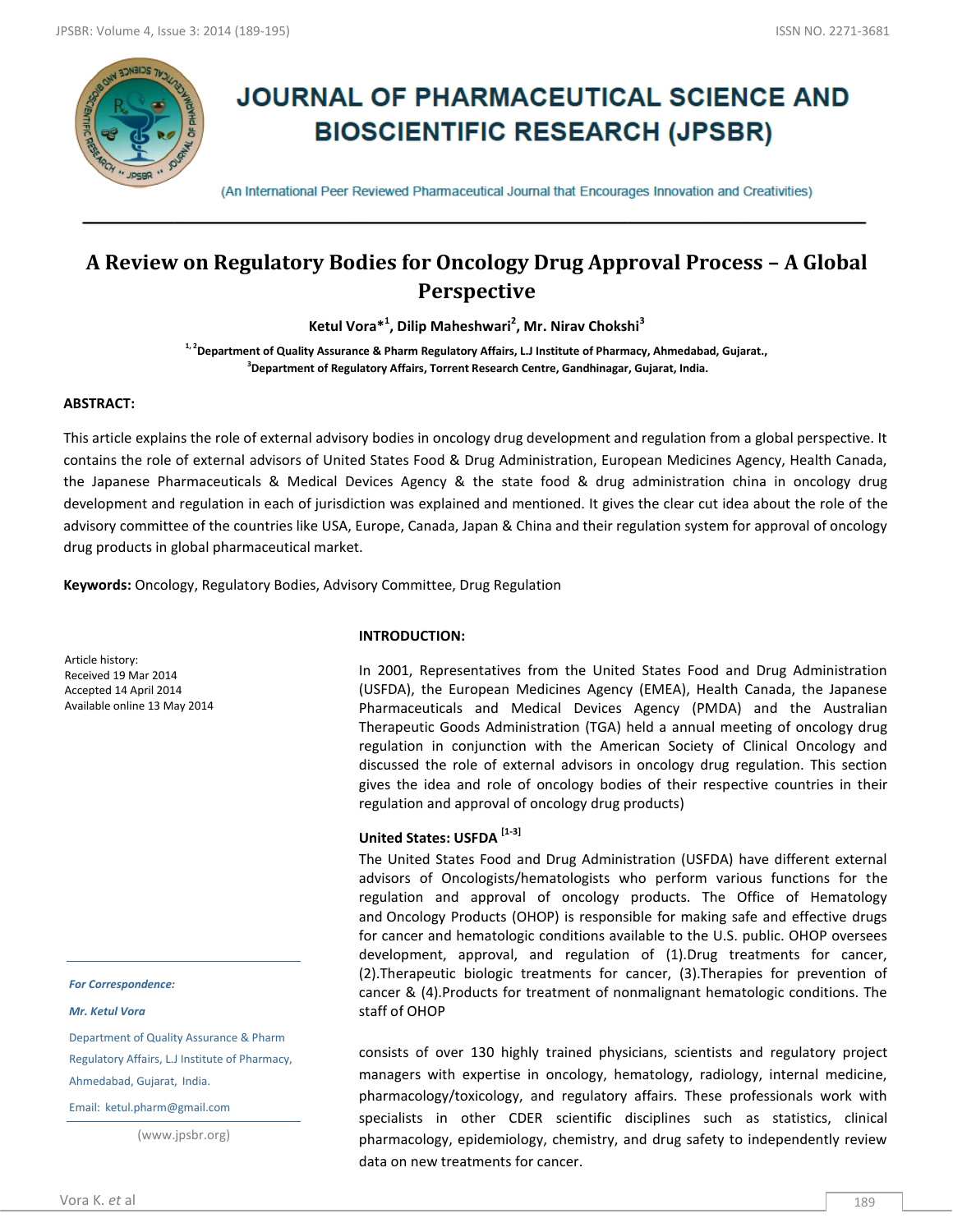**Table 1:** OHOP Structure and Division Therapeutic Areas <sup>[1]</sup>

| Division of<br>Oncology | Division of<br>Oncology | Division of<br>Hematology | Division of<br>Hematology |
|-------------------------|-------------------------|---------------------------|---------------------------|
| <b>Products 1</b>       | <b>Products 2</b>       | <b>Products</b>           | Oncology                  |
| (DOP1)                  | (DOP2)                  | (DHP)                     | <b>Toxicology</b>         |
|                         |                         |                           | (DHOT)                    |
| Breast,                 | Gastrointestinal,       | Benign                    | Nonclinical               |
| Gynecologic,            | Lung/H & N,             | hematology,               | <b>Review Division</b>    |
| Genitourinary,          | Neurooncology           | Hematologic               | for Hematology            |
| Supportive              | /Rare cancers           | malignancy,               | /Oncology                 |
| care (non-              | /Pediatric Solid        | Hematology                | products                  |
| heme)                   | Tumors,                 | support,                  |                           |
|                         | Melanoma                | Pediatric                 |                           |
|                         | /Sarcoma                | Hematology                |                           |

OHOP is committed to facilitating rapid development, review, and action on promising new cancer therapies. Scientists within OHOP are working intensively on incorporating innovations in pharmacogenomics, bioinformatics, and clinical trial design into the drug development process. These efforts will provide the basis for accelerating introduction of new treatments for cancer into practice.

There is another one committee for oncology drug called Oncology Drug Advisory Committee (ODAC) which meets and review of some protocols submitted under the special protocol assessment (SPA) mechanism. The SPA mechanism, described in the Food, Drug & Modernization Act (FDAMA), provides a binding agreement between the sponsor and USFDA regarding the design of a clinical study potentially leading to drug approval.

In 1992, Accelerated Approval Subpart H was added to the new drug application regulations. This addition allows accelerated approval of drugs for serious or life-threatening diseases if the drug appears to provide a benefit over available therapy; the benefit is determined by the drug's effect on a surrogate endpoint that is reasonably likely to predict clinical benefit or on evidence of an effect on a clinical benefit other than survival.

Advisory committees (ACs) are the primary means by which the USFDA obtains independent scientific advice. Four main assumptions exist with regard to ACs. First, ACs are independent with respect to influence by either the product sponsor or by the USFDA. Secondly, ACs provides 'expert scientific advice', because the committee members are acknowledged to Agency's professional staff.

The purpose of the ODAC is to review and evaluate data concerning the safety and effectiveness of marketed and investigational human drug products for use in the treatment

of cancer, and to make appropriate recommendations to the Commissioner of Food and Drugs. The committee consists of a core of 13 voting members, including 1 patient representative and 1 consumer representative and 1 nonvoting industry representative. ODAC meetings occur when decisions about the relative balance of risks and benefits surrounding a cancer drug are not straightforward, and the FDA is seeking advice from a panel of experts regarding the best path forward.

Oncology drugs are reviewed on the basis of Priority review process. In which priority designation provides the drug sponsor with additional FDA resources and attention for quicker review of the NDA. After a drug sponsor requests priority review, the FDA has 45 days to respond. In USA oncology drugs are approved on the basis of (1).Accelerated Approval Pathways, (2). Fast – track Designation and (3).Breakthrough Therapy Designation.

## **Accelerated Approval**

Accelerated approval may be granted to new drugs used in serious or life-threatening illnesses that do not have acceptable treatments. For those drugs, approval may be granted based upon a surrogate endpoint likely to translate to a clinically meaningful outcome. Approval of the drug is accompanied by an agreement between the FDA and the drug sponsor to complete post marketing studies to confirm the anticipated clinical benefit.

If this occurs, the drug will be granted traditional approval. Conversely, if studies do not confirm the clinical benefit, the FDA may remove the drug or drug indication from the market.

## **Fast-Track Designation**

To gain fast-track designation, a drug must be used to treat a serious or life-threatening condition and fill an unmet medical need. Drugs that achieve fast-track designation are eligible for additional meetings with the FDA to discuss the development plan. Accelerated approval may also be granted. Most drugs eligible for fast-track designation are also eligible for priority review, which speeds up the review and approval process. An application for fast-track designation can be submitted at any time during the drug development process. The FDA must provide a response to the sponsor within 60 days.

## **Breakthrough Therapy Designation**

To gain breakthrough therapy designation, which is the newest designation in the FDA drug approval process, initial clinical data for a new drug must show substantial improvement over available therapy on at least 1 clinically significant endpoint. This is in contrast to fast-track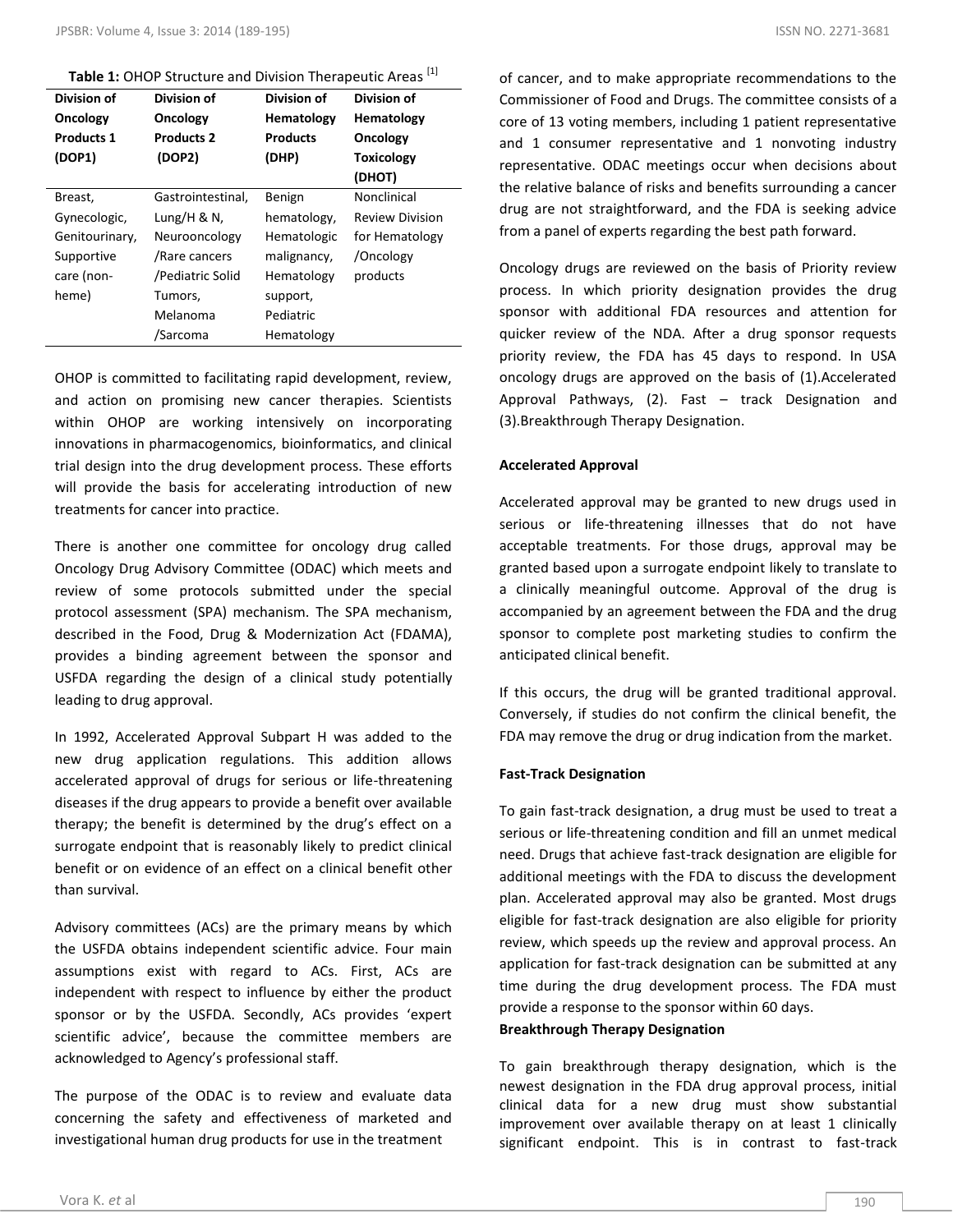designation, in which the drug must demonstrate clinical or nonclinical potential to address an unmet medical need. This designation includes even more intense FDA guidance on an efficient drug development program. Application for this designation can be done at any time during the drug development process. The FDA must provide a response to the sponsor within 60 days.

## **EUROPE: EMEA [4-8]**

The European Medicines Agency (EMEA) coordinates a network of 40 national agencies and has undergone significant legislative and institutional changes. The Agency aims to provide a high level of scientific advice, providing a particular emphasis on continuous monitoring of medicines through pharmacovigilance, transparency in communications, and provision of information to patients and Good Manufacturing Practices/Good Clinical Practices.

In 2003, there was introduction of formal scientific advisory groups, including a scientific advisory group (SAG) for oncology (SAG-O) and from 2005 all new oncology drugs must be submitted through the centralized procedure (through the EMEA without the possibility of submission to a selection of individual countries).

Previously, anticancer development in Europe could approach applications for regulatory approval from two perspectives. One option is known as the mutual recognition procedure, whereby a marketing application is submitted to individual countries within Europe. Another option, known as the centralized procedure, consists of a single authorization by the EU based on EMEA review which, if granted, applies to all member states. Starting in November 2005, applications for marketing authorization for certain indications will require submission exclusively through the centralized procedure. These indications include diabetes, AIDS, cancer, neurodegenerative disorders and products with orphan designation.

The Scientific Advisory Group on Oncology (SAG-O) is convened at the request of the Committee for Medicinal Products for Human Use (CHMP) to provide independent recommendations on scientific or technical matters relating to oncology products under evaluation by the CHMP, or on any other scientific issue relevant to the work of the CHMP that relates to this area. The SAG-O is composed of independent European experts selected according to their specific expertise. The SAG-O comprises both a core group and other individual experts who may be called upon to participate in a given meeting and bring additional expertise in specific domains.

The Oncology Working Party was set up by the Committee for Medicinal Products for Human Use (CHMP) in order to carry out specific tasks like preparing, reviewing and updating of guidelines and concept papers related to oncology. The Working Party is composed of European experts selected from or associated with the national agencies with specific expertise in oncology.

Current scientific expertise at the EMEA relies on the EMEA scientific committees, working party members, assessors from national regulatory authorities ('internal assessors') and experts from scientific societies and academic institutions ('external experts'). Internal assessors and external experts are complementary: internal assessors, in addition to their own scientific and clinical expertise have regulatory expertise and are responsible for writing assessment reports and notes for guidance. External experts are mainly clinicians, having recognized expertise in a specialized scientific area.

SAGs are created by the CHMP (Committee for Medicinal Products for Human Use within the EMEA) on a consultative basis to address questions posed by the CHMP. SAG meetings are closed to the industry and the public; the applicant can be invited to give an oral explanation and answer questions from the SAG. The response is a consensus by the deliberation of the members on the question rather than by voting. The CHMP, while taking into account the position expressed by an advisory group, remains ultimately responsible for its final opinion.

Where consensus cannot be reached on an answer to the CHMP list of questions, the conclusion reached by the majority together with any divergent positions within the SAG-O will be noted in the 'SAG Answers and Comments to the CHMP'. The answers and comments of the SAG-O on a specific medicinal product are included in the scientific discussion of European Public Assessment Report of the product.

In Europe oncology drugs are approved on the basis of (1).Accelerated Approval Process, (2).Marketing Authorization under Exceptional Circumstances and (3).Under conditional Accelerated Approval Process

Article 14 (9) of regulation (EC) No 726/2004, states that when an application is submitted for a marketing authorization in marketing authorization. respect of medicinal products for human use which are of major interest from the point of view of public health and in particular from the viewpoint of therapeutic innovation, the applicant may request an accelerated assessment procedure. If the committee for Medicinal Products for Human Use (CHMP) accepts the request, the time limit (of 210 days to give an opinion) lay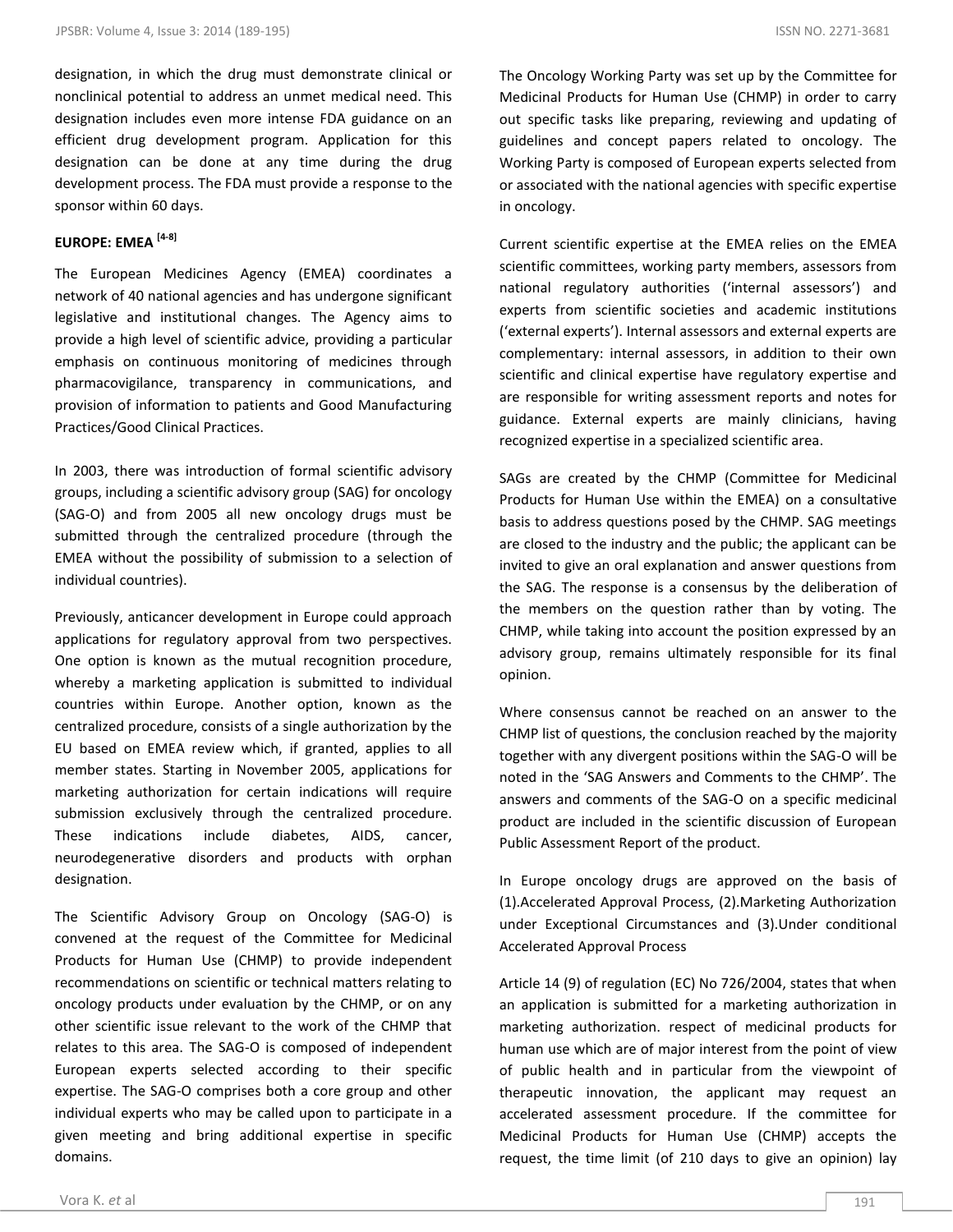down in article 6(3), first subparagraph, shall be reduced to 150 days.

#### **Marketing Authorization under Exceptional Circumstances**

The EU drug law, as currently codified in the commission directive 2003/63/EC, allows that a marketing authorization may be granted based on a reduced development program. (E.g. based only on phase 2 studies) under so-called "Exceptional Circumstances" These exceptional circumstances include development for use in a rare condition or where in the present state of scientific knowledge, comprehensive information can't be provided or when it would be unethical to collect further data. For anticancer agents to CPMP note for guidance on anti-cancer medicinal products explains how to use these provisions in order to facilitate the development of oncology drugs.

#### **Under conditional marketing authorization**

For certain categories of medicinal products like oncology, in order to meet unmet medical needs of patients and in the interest of public health, it may be necessary to grant marketing authorisations on the basis of less complete data than is normally required. In such cases, it is possible for the CHMP to recommend the granting of a marketing authorisation subject to certain specific obligations to be reviewed annually called 'conditional marketing authorisation'. Oncology products are approved on the basis of conditional marketing authorization if it fulfills the criteria like: (1).Benefit/Risk balance is positive, (2).It is likely that comprehensive clinical data will be provided, (3).Unmet medical needs will be fulfilled, (4).Benefit to public health of immediate availability outweighs risks that additional data are still required. The provisions for the granting of such an authorisation are laid down in Regulation (EC) No 507/2006 $^{\boxtimes}$ , adopted on 29 March 2006.

## **CANADA: HEALTH CANADA [9-10]**

In 2003, Scientific Advisory Committee on oncology therapies was established to provide Health Canada with timely scientific, technical, and medical advice related to the regulation of oncology therapies. Involvement of the scientific, medical and consumer communities in the regulatory review process is expected to enhance transparency and provide opportunity for proactive external guidance, thus facilitating the drug review process.

The SAC-OT provides Health Canada with advice and recommendations, but the decision-making responsibility remains with Health Canada.

The SAC-OT has two types of members, core and ad hoc members. Core members are permanent members who are invited to all meetings for the duration of their terms. The Chair or the Executive Secretary may invite ad hoc members to attend particular meetings or join the SAC-OT for a defined period. Ad hoc members follow the same rules and procedures as core members, and provide advice and recommendations on a particular topic or agenda item. The SAC-OT may also have members from the community to provide user perspective relevant to the work of the committee.

The Canadian system of drug approvals follows a four-step process, outlined in Figure. The federal and interprovincial approval systems are the first gateway to access to cancer drugs in Canada. Factors such as the speed of the review, the rigidity of the process and the relevance of approval criteria to cancer all have an impact on whether and how quickly cancer drugs reach the Canadian market.

Figure 1: Federal and Inter-Provincial Approval Systems for Cancer Drugs in Canada<sup>[10]</sup>



Health Canada reviews applications from manufacturers against its standards of safety and efficacy. The review process can take from less than one year for priority or "fast-track" reviews to 2-3 years (or more) for non-life-saving drugs. Once approved, the company receives a Notice of Compliance (NOC) and a Drug Identification Number (DIN).

Before making a New Drug Submission to Health Canada for a new chemical entity, companies must do extensive preclinical and clinical testing. For life-saving cancer drugs, however, Health Canada may agree to proceed with a review based on earlier clinical trial results.

Under certain circumstances, a conditional Notice of Compliance (NOC/c) may be granted. The approval to market the drug under a NOC/c requires a commitment by the manufacturer to conduct post-marketing safety studies.

Health Canada is assisted in its regulation of cancer drugs by the Scientific Advisory Committee on Oncology Therapies. This Committee was established to provide the agency with scientific and medical advice related to the lifecycle regulation of oncology therapies and on related policy issues.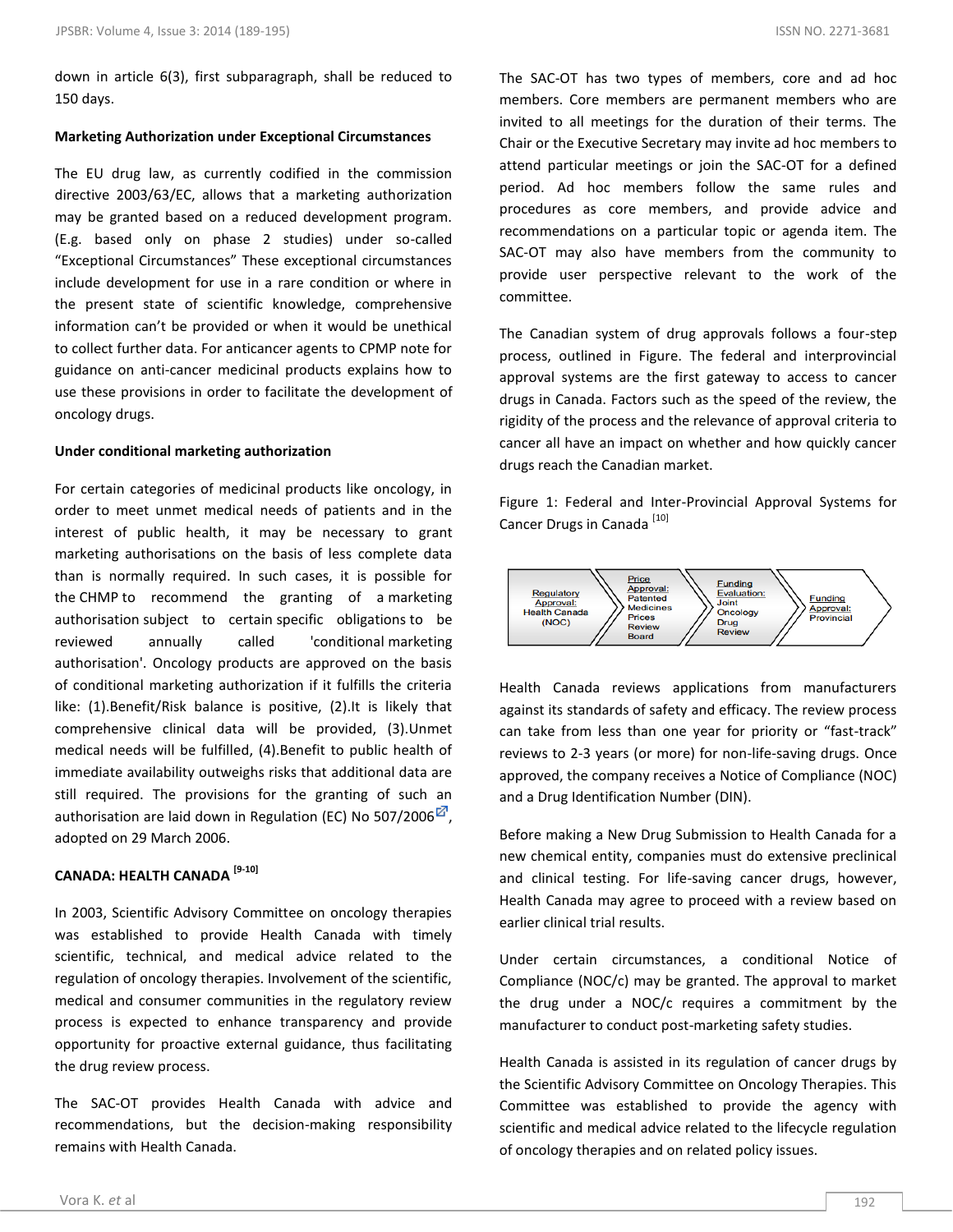## **Special Access Program**

A manufacturer cannot market a drug until it receives a Notice of Compliance or NOC. However, for serious or lifethreatening conditions, Health Canada may allow limited release under its Special Access Program while the drug is still under review.

Thus advisory committee on oncology therapies is a new evolving committee and there is need of many implications for regulations of oncology drugs in Canada.

## **JAPAN: PMDA [11]**

In 1996, the Japanese Diet amended the Pharmaceutical Affairs Law (PAL) and its related laws to provide comprehensive drug safety measures at each stage during drug development, from the pre-clinical and clinical phases to the post-marketing surveillance phase, based on the 1996 report of the Committee for Drug Safety Ensuring Measures.

Based on this change in the law, between 1996 and 2001 the Ministry of Health and Welfare (MHW, currently MHLW) revised the regulations implementing the PAL. This resulted in a fundamental reform of the manufacturing (or import) approval application (comparable to the New Drug Application (NDA) in the US) review system. One of the most important changes was the establishment of the Pharmaceuticals and Medical Devices Evaluation Center (PMDEC; 'Shinsa-center') under the National Institute of Health Sciences (NIHS) of the MHLW in 1997.

The Evaluation and Licensing Division of the Pharmaceutical and Medical Safety Bureau (PMSB) in MHLW, PMDEC, and the Organization for Pharmaceutical Safety and Research (OPSR; called 'Kiko' in Japanese) are jointly responsible for drug approval and for review of reexamination and reevaluation applications.

The PMDA is comprised of four offices: Office of Relief Funds, Office of Review, Office of Safety and Office of Research and Development Promotion. The advisory process in Japan has two major elements; clinical trial consultation where the PMDA gives advice to the applicant and the NDA review process including AC where PMDA has discussions with external experts.

During the NDA review process, discussions are held at the PMDA with medical experts appointed from the PMDA. The numbers of clinical external experts are approximately three to five for each application. These discussions are not open to the public or to the applicant. The PMDA always makes the

final decision in all applications including those where there may have been a conflict in the recommended regulatory decision between external experts and the PMDA.

After completion of the team review, applications are subject to closed review by the Second Committee as well as the Executive Committee, although the minutes are available to the public. These committees are the advisory board for the MHLW and provide advice on new drug applications.





This figure shows general schematics for drug development in Japan and the US. Solid arrows indicate the flow of development efforts, and the arrows indicate points at which marketing approval may be granted. The dashed lines indicate possible routes for extrapolating data from the US/EU to Japan. Approval in Japan is generally granted based on phase II studies. However, although the general requirement is that at least one study must be conducted in Japan, studies conducted overseas may also be considered. Phase II studies conducted in the US/EU may be submitted in support of a Japanese NDA, to stand in place of one of the required studies. Phase III studies conducted in the US/EU may also be submitted. Phase III studies conducted in the US/EU may also be submitted as a post-marketing phase III study to support an application for Reexamination. This is again subject to the provison that at least one of the post-marketing studies must be conducted in Japan.

## **CHINA: SFDA [12-13]**

There are no specific policies/regulations for oncology drugs. Several Technical guidance for anticancer agents are available or in the development (similar with those of FDA ) like Special Review and Approval Procedure (SRAP) applies to Oncology Drugs (2009) in which review time is shortened ( $\sim$  80 days). The Special Review and Approval Procedure for Drug Registration of the State Food and Drug Administration, adopted at the executive meeting of the State Food and Drug Administration (SFDA) on November 18, 2005 and established.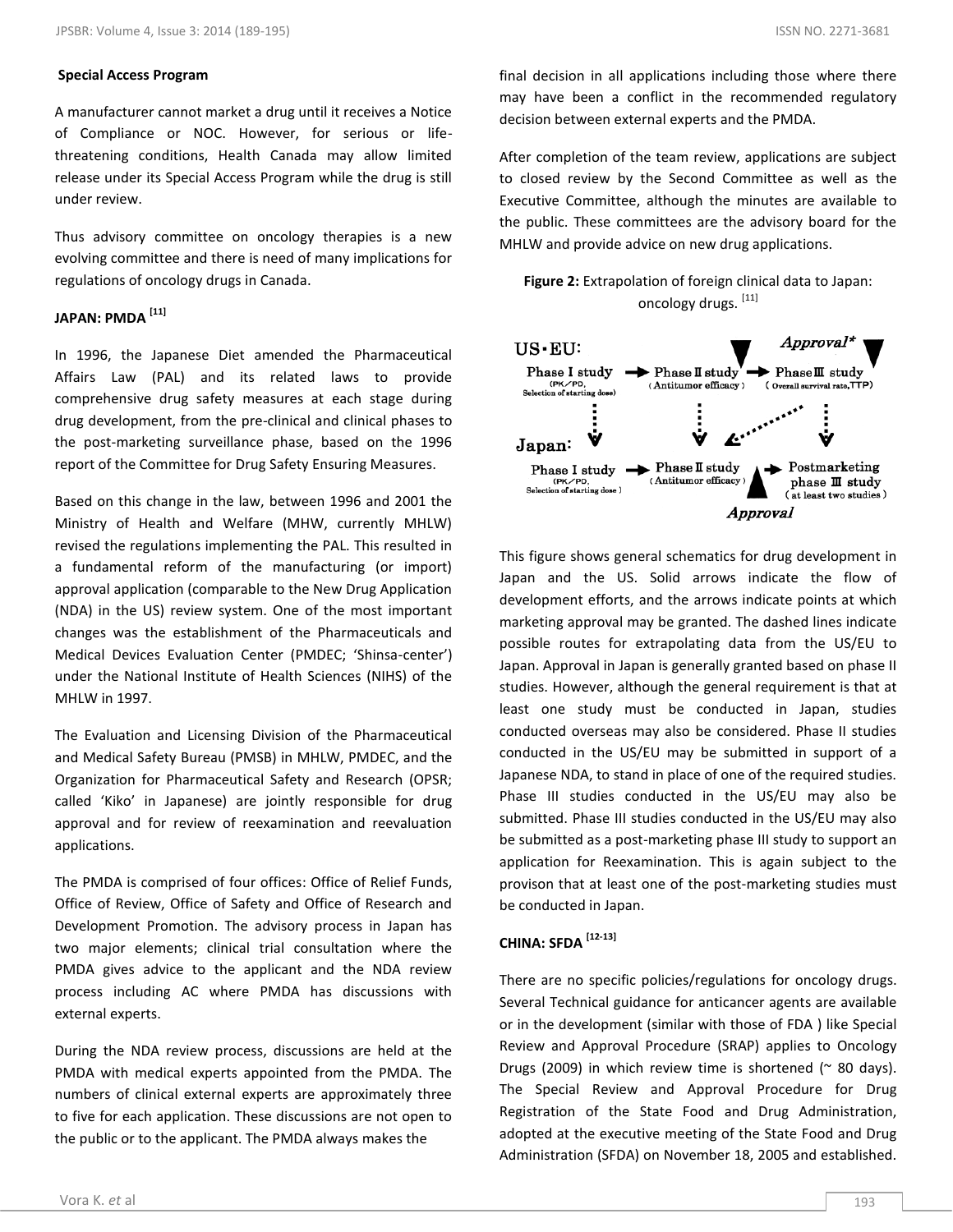This Procedure is formulated for the purpose of effective prevention, timely control and elimination of the hazards of public health emergencies to ensure the health and safety of the public in accordance with the Drug Administration Law of the People's Republic of China.

## **Figure 3:** Some Rules agreed by SFDA for Oncology Clinical Trial Design and Evaluation<sup>[13]</sup>

**General rules for approval of Non-oncology vs Oncology products** 

|                                            | <b>Non-Oncology Drugs</b>                                                    | <b>Oncology Drugs *</b>                                                         |
|--------------------------------------------|------------------------------------------------------------------------------|---------------------------------------------------------------------------------|
| <b>Pivotal studies</b>                     | At least 2 well-controlled<br>studies                                        | Usually 1 study                                                                 |
| <b>Sample size</b>                         | $1,000 \sim 5,000$ pts                                                       | $100 - 800$ pts                                                                 |
| <b>Study design</b>                        | Placebo control, double blinded<br>needed, e.g., CNS, CVS,<br>Diabetes drugs | Usually active control.<br>Open-label                                           |
| <b>Statistical</b><br><b>Consideration</b> | <b>Higher statistical significance</b><br>(P value 0.001)                    | <b>Relatively low statistical</b><br>significance (P value<br><u>በ በ3~በ በ5ነ</u> |

Taxotere was approved in US in 2004 but approved in china on 2009. Faslodex was also another example which was approved in US in 2004 but approved in china on 2010. Regional Trial helps Sorafenib got China NDA just 8 months after US approval. In US sorafenib approved in Nov, 2007 & in china it was approved on july, 2008.

Thus, Chinese regulatory system for oncology drugs/ trials is evolving although with challenges. There is a huge need to develop regulations/guidelines for orphan drugs/early development for Oncology drugs in China.

## **RESULT**

Most of all regulatory bodies that described have advisory committee for the regulation of oncology drugs and which comprises of two forms of expertise: advice from individual experts and advice from a group of experts assembled as an advisory group. In some regions, individual experts provide advice based on knowledge and experience during the drug development phase or in the planning phase for the submission of a drug registration package. In other regions, these individuals serve as external evaluators with the primary responsibility for the review of a clinical trials package submitted for drug registration.

## **DISCUSSION**

The Pharmaceutical industry itself is dealing with significant challenges. Oncology drug development and registration involves the use of advisory committee by regulatory authorities globally. The types of experts needed, the expert's

role and the transparency of the advisory process reflect the individual needs in different regions. Oncology drug development is a tedious process involving interactions between industry, academia, government regulatory bodies, and patient advocacy groups. The experiences described above from regulatory bodies in the United States, Canada, Europe, Japan and China can be summarized as experiences with two forms of outside expertise: advice from individual experts and advice from a group of experts assembled as an advisory group. Starting with advice from individual experts, regulatory agencies from all regions utilize this form of outside expertise to varying degrees. These individual experts may be involved in both the drug development process (pre submission) or during the evaluation of a registration package. In some regions such as in the United States, external experts are not responsible for the primary review, but provide advice based on knowledge and experience in a certain field. In other regions such as in Europe, external evaluators are given primary responsibility in the review of a clinical trials package for registration. One apparent difference between the USFDA mechanism and the others is the public nature of all aspects of the ODAC's deliberations. In all other regions, deliberations are not open to the public. Finally, none of the advice is binding, and all regulatory bodies reserve the primary right and responsibility for ultimate decision-making. Considering the higher risk associated with the oncology drug products, it is prudent to have conservative approach wherever clear guidance by means of regulations or science is not in place. Ask and do approach with regulatory agencies is advisable for development projects. There is a huge need to develop regulations/guidelines for Oncology drug development worldwide and needs to harmonize the global oncology products market.

## **ACKNOWLEDGEMENT:**

We are acknowledging Dr. K. Pundarikakshudu, Director of L.J Institute of Pharmacy for providing us facilities and guidance.

## **REFERENCES**

- 1. Food and Drug Administration : Office of Hematology and Oncology Products (OHOP) (http://www.fda.gov/AboutFDA/CentersOffices/Officeof MedicalProductsandTobacco/CDER/ucm091745.htm) Accessed on 20 November 2013
- 2. Food and Drug Administration : Oncologic Drugs Advisory Committee (ODAC) (http://www.fda.gov/AdvisoryCommittees/Committees MeetingMaterials/Drugs/OncologicDrugsAdvisoryCommi ttee/default.htm) Accessed on 18 November 2013